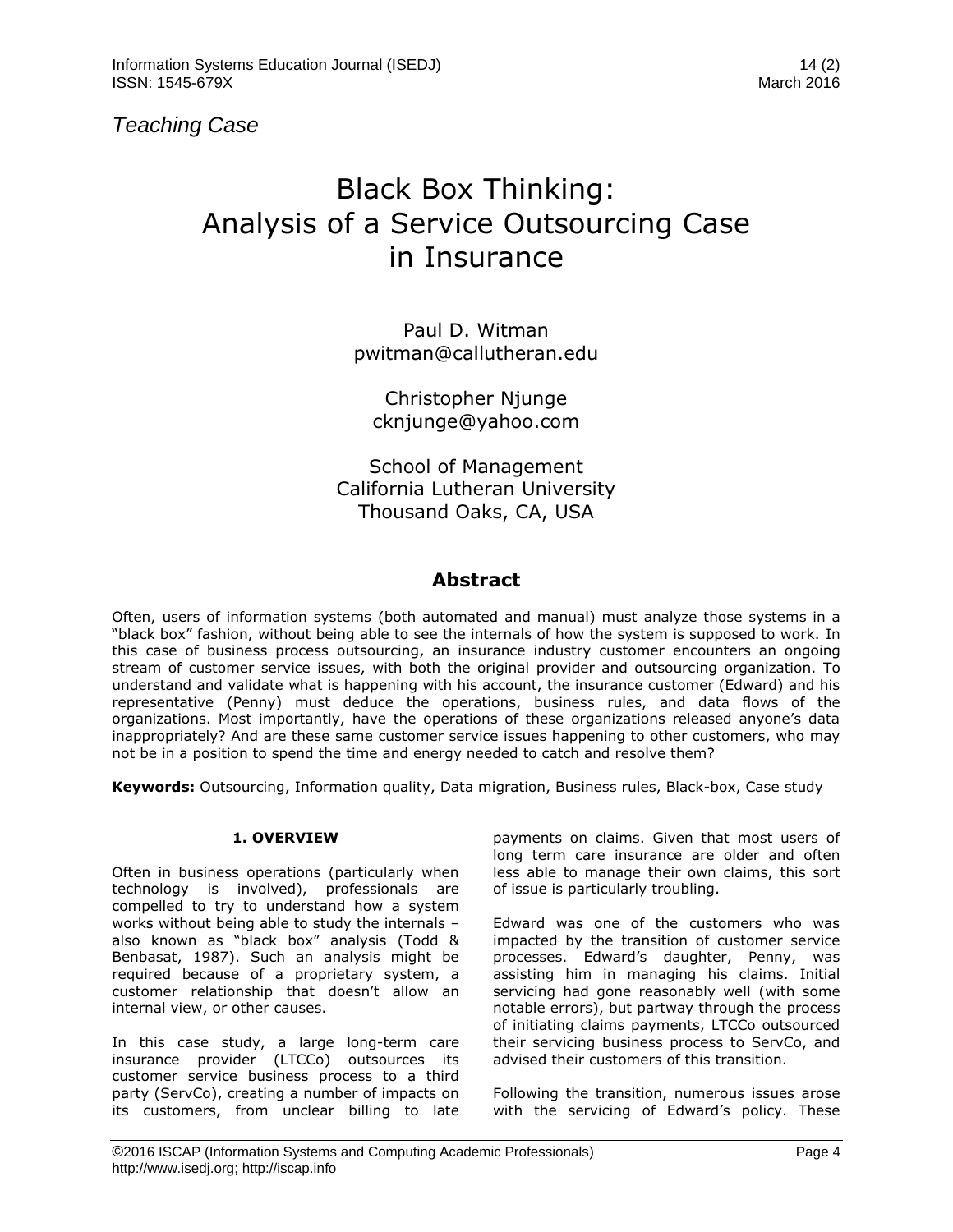included delivery of checks made out to the wrong person, incorrect billing, incorrect payments, misplaced documentation, and other issues. Penny worked with ServCo to try to resolve these issues, and at the same time tried to analyze what underlying system problems were allowing the issues to erupt. Over the course of the 6 months of active conversation, Penny spent well over 30 hours on the phone or on hold with LTCCo and ServCo.

LTCCo and ServCo use information about their clients to make decisions about how to handle claims, issue bills, credit payments, etc. They base these decisions on the information available and on business rules that should guide them to make decisions that are legal, contractually correct, and consistent across all employees and customers. See Figure 1 for a general overview of the decision-making and communication processes. Note that the decision-making and communication processes are somewhat separate – decisions may be made by computers or humans, and the communication may be by a human or by a computer (in the case of an online system, or an auto-generated letter).

The goal of this case study is to provide a series of scenarios, including process inputs, outputs, and known business rules, from which you can infer the processing and information availability at LTCCo and ServCo. You can also provide recommendations on how to improve operations so as to avoid these types of customer-facing issues. We have provided questions specific to each scenario as a starting point for your consideration.

In section 2, we provide some important technical and business definitions which will help to understand the rest of the case. In section 3, a number of scenarios are outlined which illustrate issues with data flows, business rules, and decision-making. Finally, section 4 provides some concluding remarks. A short video overview of the case is available at [http://youtu.be/dHZEp3DpGeg.](http://youtu.be/dHZEp3DpGeg)

#### **2. TECHNICAL AND BUSINESS BACKGROUND**

This section will provide a brief background so that you will have a consistent understanding of the business and technical elements of the case.

#### **Business Elements**

Long-term care insurance is designed to cover the costs of care for individuals who can no longer safely perform some of the "activities of daily living" – eating, dressing, bathing, etc.

Servicing, in the insurance industry, is the function of processing claims, interacting with customers, issuing bills, processing payments, etc.

A business process is a set of related tasks that accomplish a particular business function (e.g., creating a bill, accepting payment, paying a claim).

Power of attorney is a document that allows one or more individuals (in this case, Penny) to work with healthcare-related organizations (like LTCCo) on someone else's behalf (e.g., Edward).

Information is an organized collection of facts (data) about people, places, things, concepts, etc.

Business rules are the rules which govern human and automated operations of an organization, including such things as authentication requirements, eligibility rules, payment limits, etc.

Decision-making is the process of determining the next steps to take, given a collection of available information and applicable business rules. It may be entirely manual, partly automated, or fully automated.

Information ethics deals with the ethical principles related to the management and use of information, particularly as it relates to the impact of that information on people (ACM, 1992).

#### **Technical Concepts**

Outsourcing is the transfer of the execution of specific business processes to a separate organization, often done with the intent to improve efficiency, quality, or both (Lankford & Parsa, 1999). Outsourcing is often enabled by information technology, so that the two parties in the outsourcing arrangement have access to the same information.

Data migration and conversion is the process of moving data from one system to another, either within or between organizations. In this case, LTCCo had to transfer customer records (both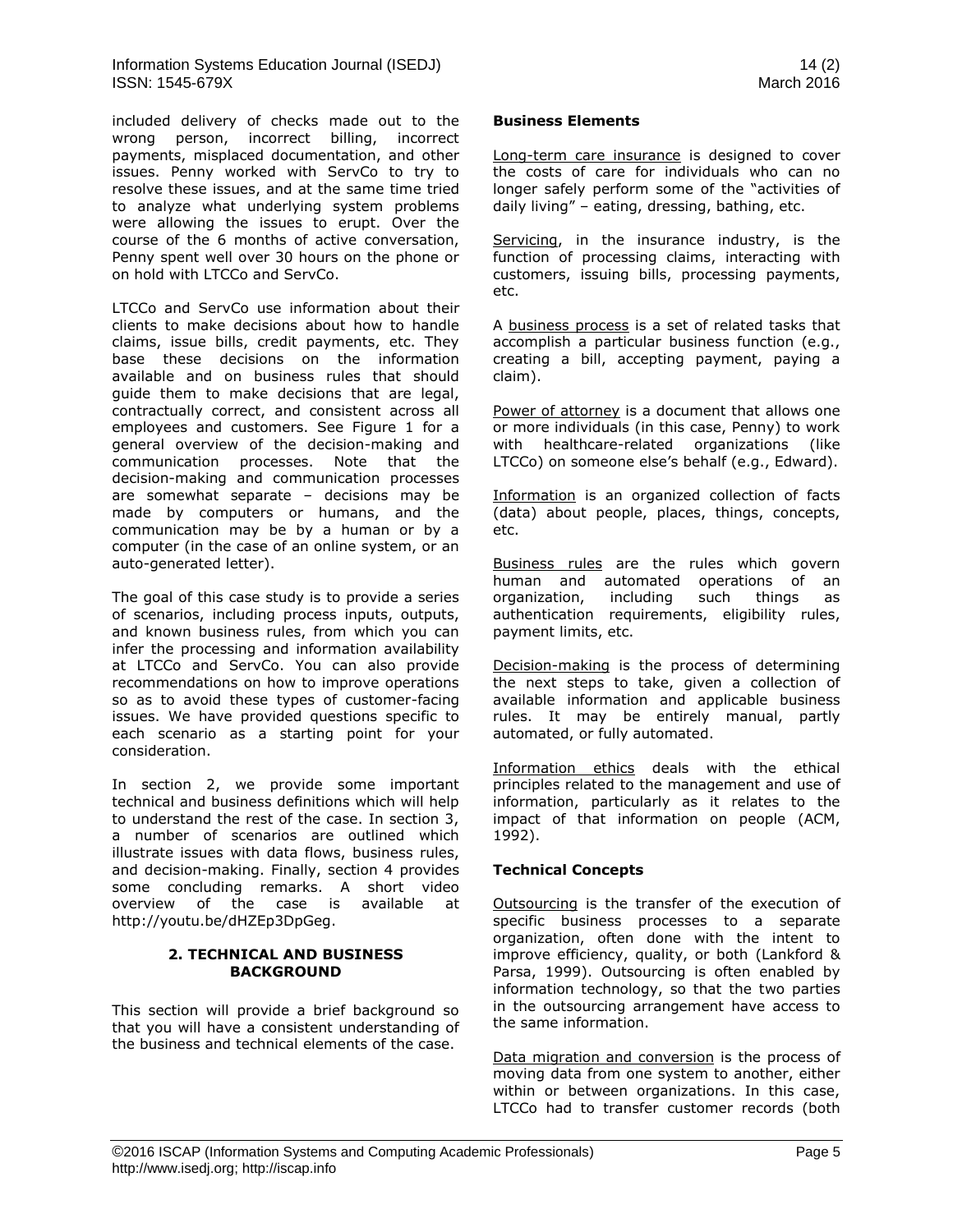paper and electronic) to ServCo in a timely fashion so that ServCo could begin processing customer activity on the planned date.

Black box is a term that refers to being unable to directly see and understand the internals of a system or process, requiring users to infer its structure based on external observations (Todd & Benbasat, 1987). In some circumstances, this might also be referred to as inductive reasoning.

As a simple example, consider what happens when you try to use a credit card for payment. Inputs to the system include your card information and the location, type, and amount of your purchase. Output from the system is either an approval, or some form of disapproval of your transaction, but the details of how that decision is made are not visible to you. For some online examples that you can try yourself, please visit the Black Box puzzle examples at [www.toxicode.fr/black\\_box](http://www.toxicode.fr/black_box) (Toxicode, 2015).

Information quality is a key measure of the success of an information system. The term is used to describe various characteristics of information, including accuracy, accessibility, timeliness, format, and other factors that make it available and suitable for use by organizations and individuals (Lee, Strong, Kahn, & Wang, 2002).

#### **3. FLOW OF EVENTS**

Penny, working on Edward's behalf, had successfully started the claims process (requesting reimbursement for covered expenses) following Edward's stroke in February, 2015. Just about the time that claims payments began, though, Edward received notice that ServCo would take on servicing responsibilities from LTCCo in June, 2015.

This is when the servicing of Edward's account began to unravel. He experienced the following issues: a check made out to someone else, errors in billing, errors in payment processing, and customer service inconsistencies. In each of the scenarios below, you will have an opportunity to diagnose what information the ServCo and LTCCo employees are seeing and interpreting, and how that information might be better designed and delivered to the employee and the customer to avoid the problems. As noted, such diagnoses have to happen in "black box" fashion, as neither ServCo nor LTCCo will reveal the internals of their operations to customers.

A high-level overview of the events of the case may be found in the Appendix, Figure 2. A detailed timeline of the interactions between Edward, Penny and LTCCo and ServCo is provided in the Appendix, in Table 1. The key events include a mis-named check, billing errors, mistakes in mailings from ServCo, unexplained payments, and contact with both the Chief Information Officer (CIO) and chief counsel at ServCo.

#### **Check Enclosed … Not!**

In January, following his initial claims filing, Edward received copies of a number of letters that had been sent to his retirement home asking the management for documentation that LTCCo required before claims could be paid. Penny and Edward checked with the management at the retirement home to be sure the needed documentation had been faxed in to LTCCo. They learned that the documents had been faxed twice to LTCCo, immediately after each request was received.

Edward received a letter on February 19 stating, among other things, "your check is enclosed", "we need more documentation before we can make payment", "you have not yet met the eligibility requirements", and "because you didn't provide that documentation, we are closing this claim". There was no check in the envelope with this letter.

Penny called LTCCo, and confirmed that indeed, Edward had not yet met the full set of eligibility requirements. Eligibility for payments requires a medical or disability condition as well as an elapsed time period, which Edward had not yet met. The Customer Service Representative (CSR) looked online at the same letter that Edward had received, and agreed that the statement, "your check is enclosed," was misleading. When Penny asked if a new letter could be issued that was correct (so that Edward's files could be accurate), the CSR indicated that she would try to do that, but was not confident that it was possible. Ultimately, Edward did not receive a replacement letter.

Questions: What was wrong with the initial letter that Edward received? What information did LTCCo need so that it could provide a correct letter the first time?

#### **Unexplained Payments**

On April 7, Edward received his first claims payment for bills incurred in the prior month.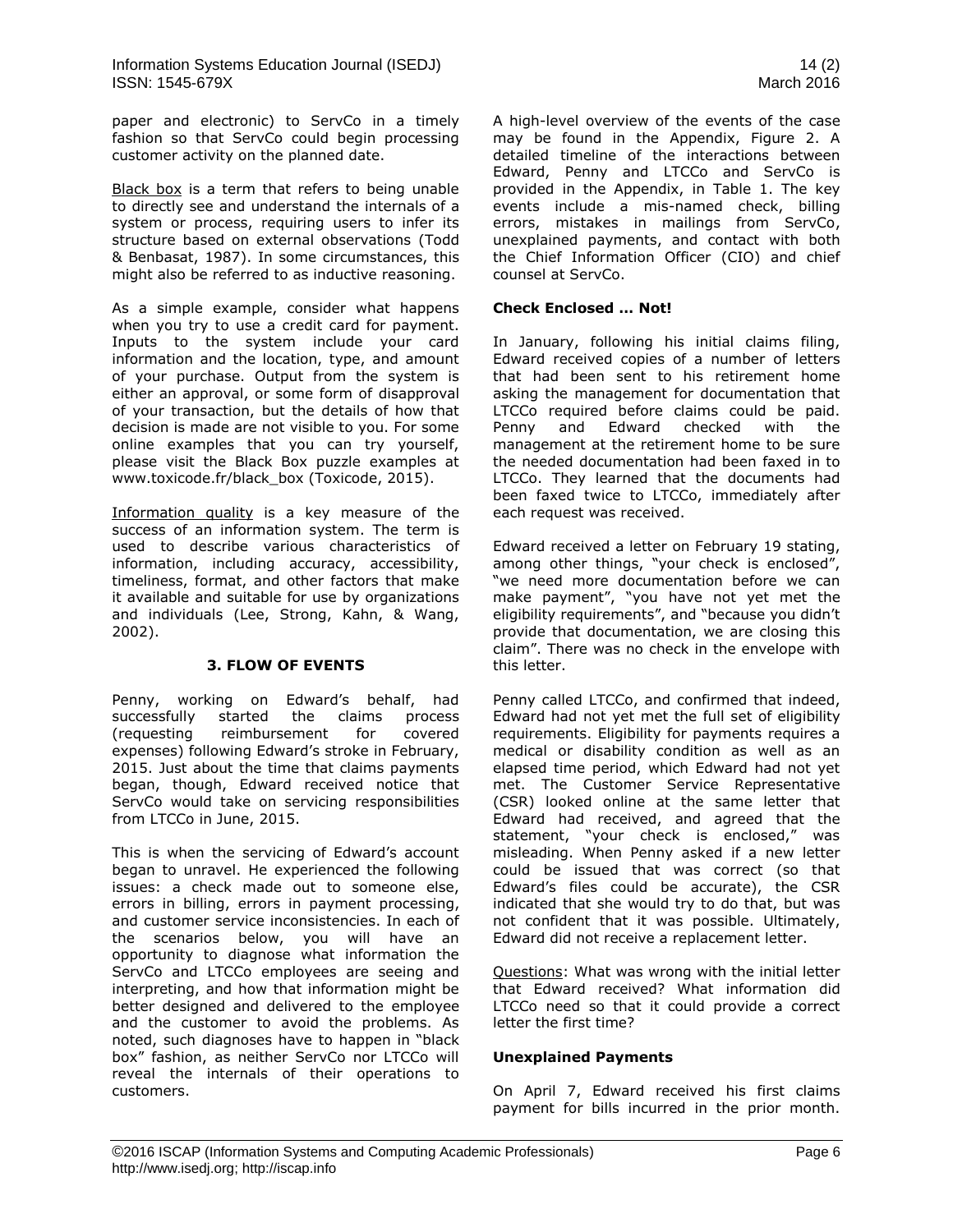One June 8, he received an additional payment for that same claims period, though a much smaller amount. Given the errors that had happened so far, Penny was concerned that this might be another error, and that blindly cashing the check might set off other issues with the company, if it later found that the check had been issued in error.

Penny promptly called ServCo to inquire, and after resolving the Power of Attorney issues (see below), she was able to speak with a CSR and a supervisor (part of the "escalation team") about the issue. Neither was able to successfully explain why these additional funds were paid. Penny asked if there was an additional level of escalation available – and while none were available by phone, Penny was offered the option to write to the next level of management to request explanation.

Two weeks later, Penny received an answer from Raymond, a customer service manager, indicating that the additional funds were due to a change in the maximum allowable claims for Edward's policy. Apparently, LTCCo had underpaid (using the original policy limits), and ServCo had discovered the error and corrected it (by paying the additional amount), since the maximum amount had increased over the years that Edward held the policy.

In this case, ServCo had managed to uncover and resolve an issue in Edward's favor, without Edward or Penny realizing an error had been made.

Questions: As in the prior scenario, what could ServCo have done to prevent the customer confusion? What additional information and/or business rules would have been required to make this correction possible?

#### **Someone Else's Name on a Check**

The first really serious red flags arose when on June 8 Edward received a check addressed to him, at his full correct address, but the check itself was made out to someone else (though the check itself also had Edward's full address, including apartment number). Penny immediately called ServCo's customer service number, and talked with the customer service representative. The representative indicated that they were able to see a copy of the incorrect check in Edward's files, but could not determine why the name was incorrect.

The representative also did not seem motivated to address concerns about whether this might be a problem that had happened to other customers, nor was she able to answer the question of whether Edward's name had been provided to any other customers.

Penny had a fundamental concern that this problem of misplaced data (that started this whole train of discussion) would happen to other people, and that Edward's data might be leaked as well. ServCo's customer service management was only accessible through paper mail, and this was not timely enough for Penny's concern. So, knowing the name of ServCo, she investigated the company online to try to find executives she could contact directly, and quickly found the name and contact information for the Chief Information Officer (CIO), who was very responsive to her concerns.

The CIO promptly referred Penny to the Chief Counsel (senior attorney) for ServCo, who was very helpful in resolving the issues. The Chief Counsel's staff took charge of the situation: they made calls to other departments to investigate the issues, listened to recordings of Penny's calls to ServCo's CSRs, and coordinated activities with customer service and the information technology organizations. They then provided thorough and detailed feedback to Penny about the problem and its causes and solutions.

Both the CIO and the Chief Counsel appeared, from their conversations with Penny, to understand the potential magnitude of the problem. The Chief Counsel initially told Penny that this was a one-time error as part of the migration from LTCCo. When pressed for how this could be (in an automated data migration, Penny believed that one-off errors like this would be unlikely), the Chief Counsel agreed that more explanation was warranted. Further conversation with the CIO led to the understanding that this phase of the process, for a small number of customers, was at least partially manual, resulting in the risk of onetime errors. ServCo maintains that no other customers were affected by this issue.

Questions: Based on the information provided, what operational scenarios might explain how the wrong name ended up on a check (ignoring, for a moment, ServCo's claim that Edward was the only client affected)? Why did the CIO refer Penny to the Chief Counsel for resolution of the issue? Assuming that ServCo's claim is correct,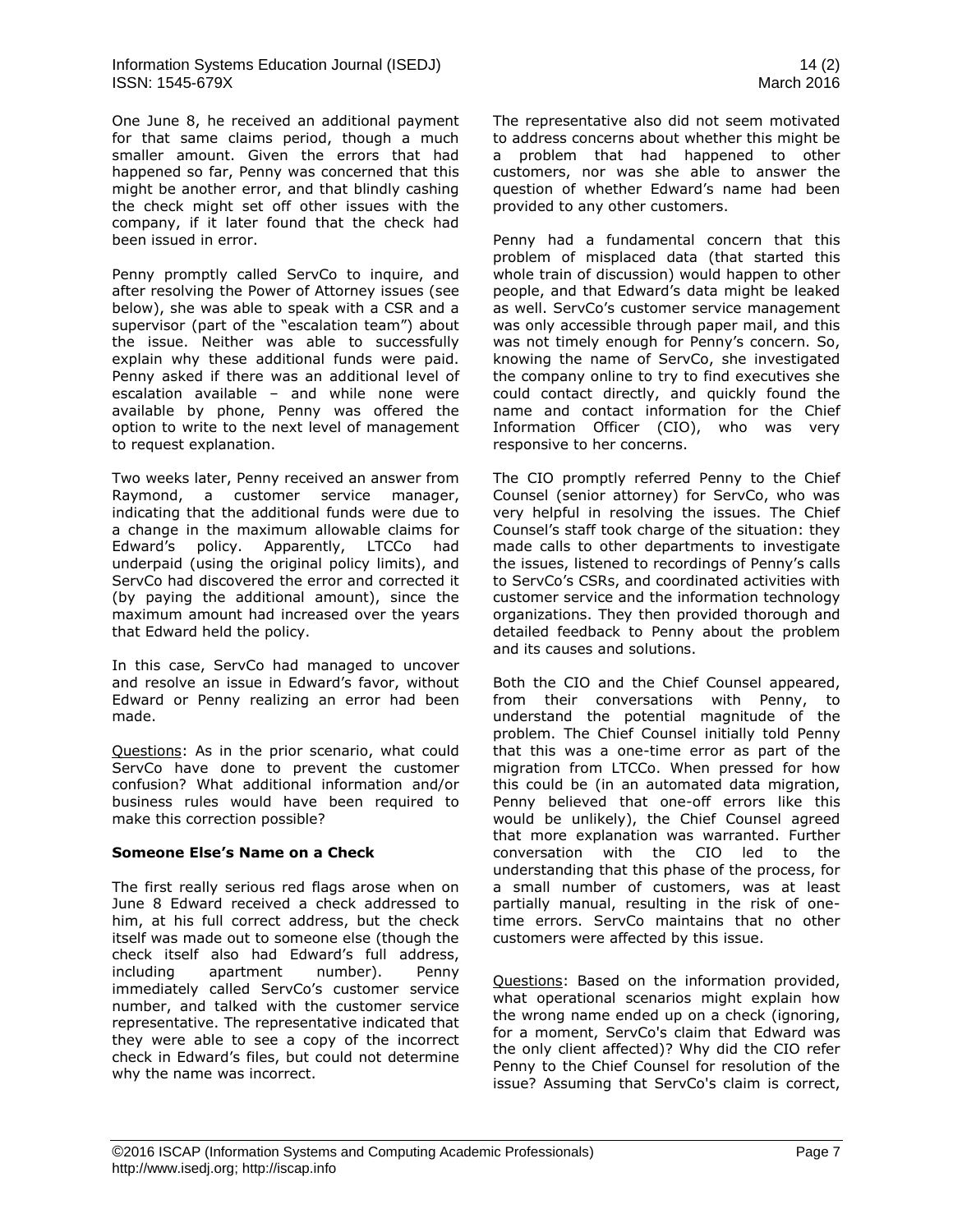that only Edward was affected, how might this error have occurred?

#### **Power of Attorney Issues**

Immediately after Edward's stroke, Penny delivered Power of Attorney documentation to LTCCo, so that she would be allowed to talk with LTCCo on Edward's behalf. Before the transfer of servicing to ServCo, Penny spoke numerous times with LTCCo's representatives, with no mention of any concern about her Power of Attorney status. The CSR simply identified Penny through the usual queries about the insured person's name, address, etc., along with Penny's information (which was on the Power of Attorney document for verification). Penny had similar results in her first few contacts with ServCo, before June 10.

Some six weeks after ServCo took over operations, Penny called again to resolve one of the many issues that had arisen. While the initial few minutes went well, the CSR shortly indicated that the call could not proceed because Edward did not have a proper Power of Attorney document on file.

Penny asked to be transferred to a supervisor, and soon was speaking with James. James was unable to explain why Penny had been allowed to interact with LTCCo's customer service, as well as ServCo's for the last six weeks (albeit few contacts). James also appeared to become agitated, claiming that his company "had only had this account for two months". While this may have been true organizationally, the transition to ServCo was to have been invisible to customers, except for changes to phone numbers, etc. However, it is indicative of the difficulty that ServCo staff must have been having with finding and managing all of the data related to the LTCCo clients.

James asked Penny to fax in the Power of Attorney document, along with the death certificate for Penny's mother. Penny's mother was "first in line" for Power of Attorney, even though the document was worded to allow any of the listed people to serve as Power of Attorney.

Penny was given two different fax numbers, with the instructions to use one first, because that machine was closer, but the other should work as well. She did so, and called again on June 16 to verify that the document was received. During that call, the CSR indicated that the PoA was properly on file, but noted that it was the

original which had been transferred from LTCCo, not the one faxed in two days prior, nor was the death certificate available. Those new documents eventually turned up in the proper place in ServCo's files a couple of days later, and no further issues came up with respect to Power of Attorney.

Questions: Based on the information provided, why did these issues arise? In particular, why did ServCo work with Penny initially, but then stopped about 6 weeks into their operation of LTCCo's clients? And how did Edward's *original* PoA document resurface after Penny had faxed in a new one?

#### **Errors in Waiver of Billing**

When a customer becomes eligible for long-term care claims payments, their payment requirement for insurance coverage (called insurance "premiums") is put on hold ("waived", or "put on waiver"), while the customer is actively collecting benefits. The specific details of how and when the billing is waived is defined by the specifics of the policy, based on the annual or monthly billing date and the date that the customer becomes eligible for claims payments.

The word "eligibility" apparently has some flexibility in its use at LTCCo/ServCo. At times in Edward's interactions with LTCCo/ServCo, eligibility referred to whether his condition met the criteria for long term care payments. At other times, eligibility referred to whether he met the criteria, AND had met a "claims deferral" period of 100 days from the time the condition first arose, intended to prevent shortterm care issues from being billed as long-term.

Edward received his first claims payment from LTCCo on April 7, including a note from LTCCo that billing would be waived from that day onward. Penny called the next morning and received confirmation that the order to waive premiums had been entered (by a separate LTCCo department) on April 7. However, that business process normally takes up to 21 business days, which would make it likely to occur after ServCo took over. The CSR at that time made it clear that further premiums would not be required.

Given her experiences thus far, Penny was understandably cautious about accepting a verbal assurance, but she also had a document (the April 7 letter) that indicated premiums would be waived. So, on April 16, Penny called LTCCo to confirm details on the account.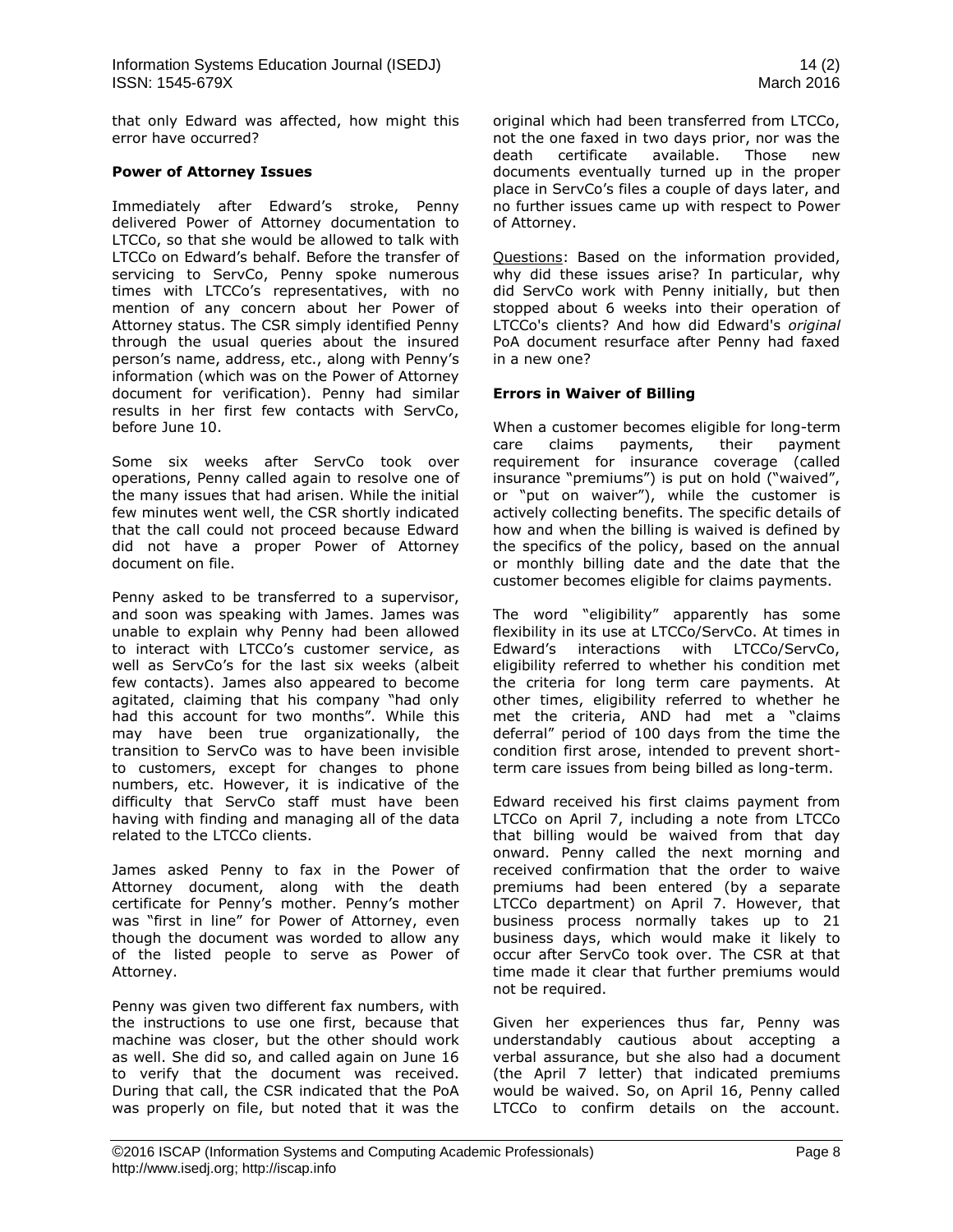LTCCo's CSR indicated that there had been an error previously in the waiver of billing notice, and that Edward would owe one month's premiums before the waiver could start (\$350). Then on April 17, Edward received a bill (dated April 9) for \$4,200 for the next year's premium, and on April 27, notice of LTCCo's upcoming transfer of servicing to ServCo on May 1.

The bills, it turned out, were variously based on monthly (\$350) and annual (\$4200) premium payment requirements. Edward's account was usually billed a year at a time, but the waiver of premium process allowed for it to be billed for only a month to bring it current. ServCo ultimately changed it to a one-month bill (again, a change in Edward's favor), but without explanation to Edward or Penny.

Question: What were the various errors, and sources of those errors, that occurred here?

#### **Payment Processing Errors**

When Penny found that a premium payment was actually due, she immediately sent a check (check #1 for \$350) to the address on the most recent premium notice letter. This check was mailed on June 19, to ensure that it arrived before the policy would lapse on July 8 for nonpayment.

Penny called ServCo on July 3 to confirm that payment was received, and ServCo reported that it had not been. Given that the policy would lapse on July 8, Penny immediately sent check #2, for the same amount, by overnight mail to the payment address provided by ServCo on the phone (which was different from the first payment address that she had used).

Organizations that handle large numbers of paper payments often use separate addresses for payment processing and for customer service correspondence, so that payments can be handled more quickly and securely. However, the correct payment address was not on the premium notice from which Penny paid.

On July 5, Penny checked online with her bank and found that check #1 had cleared, confirming that ServCo had received and cashed it. She confirmed with ServCo that the payment had been posted, and then issued a stop payment for check #2 (to avoid having to try to get a refund for that overpayment). On July 6, Penny called again to confirm that the actual waiver of premium status had taken effect, and was told that it had.

On July 18, Edward received a refund check for \$350, which ServCo indicated in a phone call on July 19 was a refund for check #1. ServCo also indicated that it had accepted check #2 as payment for the premium due. Since Penny knew that check  $#2$  had been stopped by her bank. She also knew that check #2 would not clear, and thus, Edward's account would again be unpaid. Penny was able to arrange for ServCo to stop its own refund check and use those funds to make payment on Edward's account.

Questions: What data flow and information quality issues most provoked this problem? Whose errors were they, if indeed they were errors?

#### **Ongoing processing errors**

While the major issues in interaction with ServCo had largely abated by the end of July, two relatively minor errors were repeated. Penny submits a claim each month for Edward's care provided by his retirement home. ServCo sends an acknowledgement of that claim, indicating it is in processing. About a week later, it sends another acknowledgement of the same claim, this time noting that it cannot be processed because it's a duplicate, even though Penny only submits it once.

Quarterly, ServCo requires Penny's care provider to reassess his need for long term care. This is done through a form called a Facility Cognitive Questionnaire, which the care provider completes and returns. However, it routinely takes 2-3 identical submissions of this document to ServCo before it is properly recorded and claims continue processing.

For both of these items, submission via paper mail or via fax seems to result in the same issues.

Questions: What do these issues indicate about workflow management and paper handling at ServCo?

#### **4. CONCLUSIONS**

This case provides an in-depth look at real-world scenarios in the use of information for decisionmaking in the long-term care insurance industry. From these scenarios, you can assess system functions, business rules, information flows, information quality, and decision making in a black-box type of environment.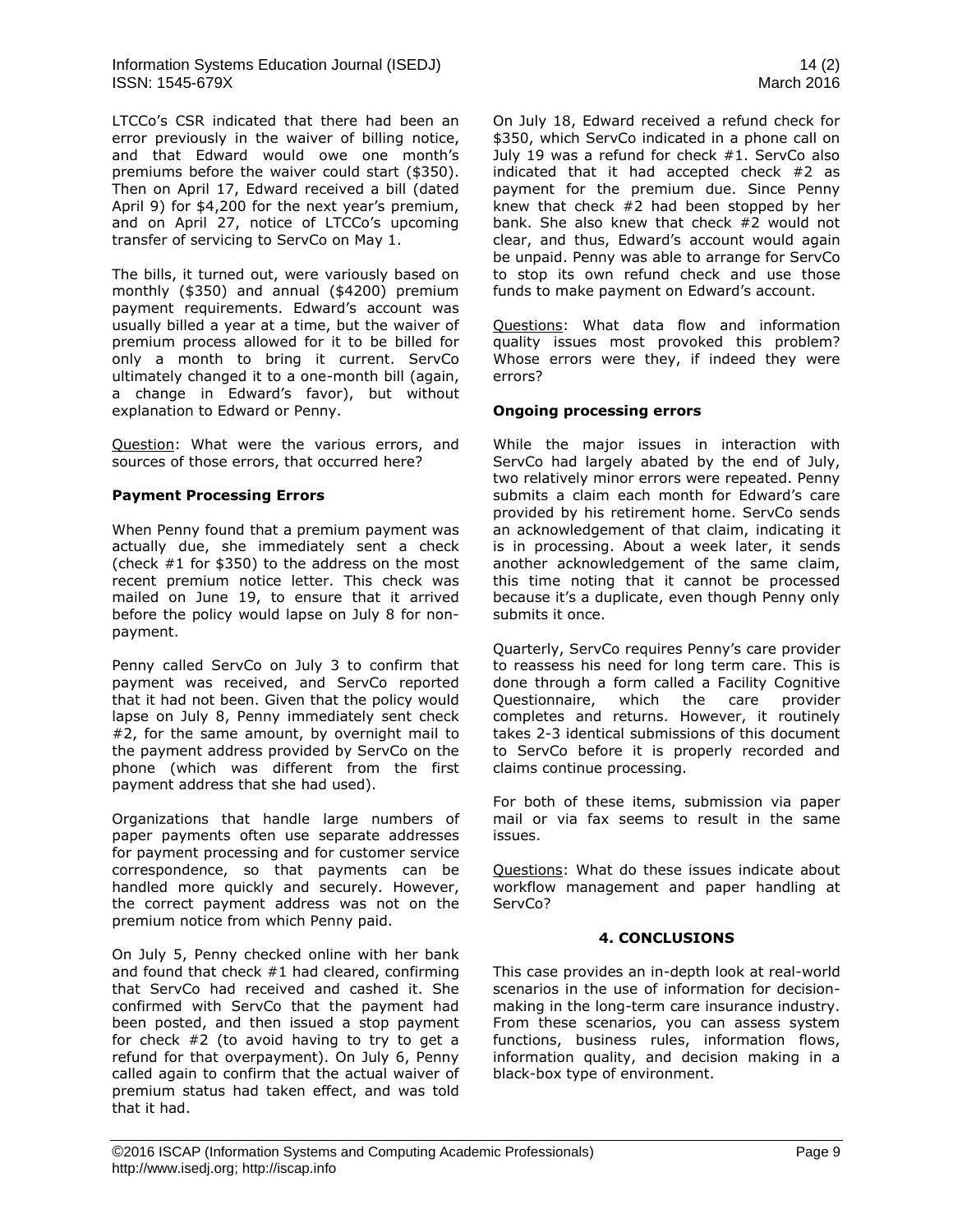We encourage you to analyze each scenario, mapping data flows, apparent business rules, decision-making approaches (does the decision appear to be made by a human, or is it an automated decision by a computer?), and information delivery. There are clearly many opportunities for LTCCo and ServCo to strengthen their customer service operations and communications, and we hope you will try to identify not just the problem sources but also potential solutions.

"Thinking Beyond the Case" Reflection Questions:

- What are the ethical implications of providing services and information to vulnerable populations? Do companies in this industry have a responsibility to be even more diligent, to protect those populations?
- What other stories have you encountered or in news reports that required "black box thinking" to analyze and understand?
- What other situations have you encountered personally that required you to use black box thinking to understand the situation or problem?

#### **5. ACKNOWLEDGEMENTS**

The authors appreciate the constructive feedback from the reviewers and conference organizers, and particularly from their students at California Lutheran University. The students worked through the case study, and also provided critical feedback on writing and style issues to improve the case content. The authors also thank Penny and Edward for sharing their stories in hopes of supporting the learning process of business and information systems students.

#### **6. REFERENCES**

- ACM. (1992, 10/16/1992). ACM Code of Ethics and Professional Conduct. Retrieved from <http://www.acm.org/about/code-of-ethics>
- Lankford, W. M., & Parsa, F. (1999). Outsourcing: a primer. *Management Decision, 37*(4), 310-316.
- Lee, Y. W., Strong, D. M., Kahn, B. K., & Wang, R. Y. (2002). AIMQ: a methodology for information quality assessment. *Information & management, 40*(2), 133-146.
- Todd, P., & Benbasat, I. (1987). Process tracing methods in decision support systems research: exploring the black box. *Mis Quarterly*, 493-512.
- Toxicode. (2015). The Black Box Puzzle. Retrieved **from** [http://www.toxicode.fr/black\\_box](http://www.toxicode.fr/black_box)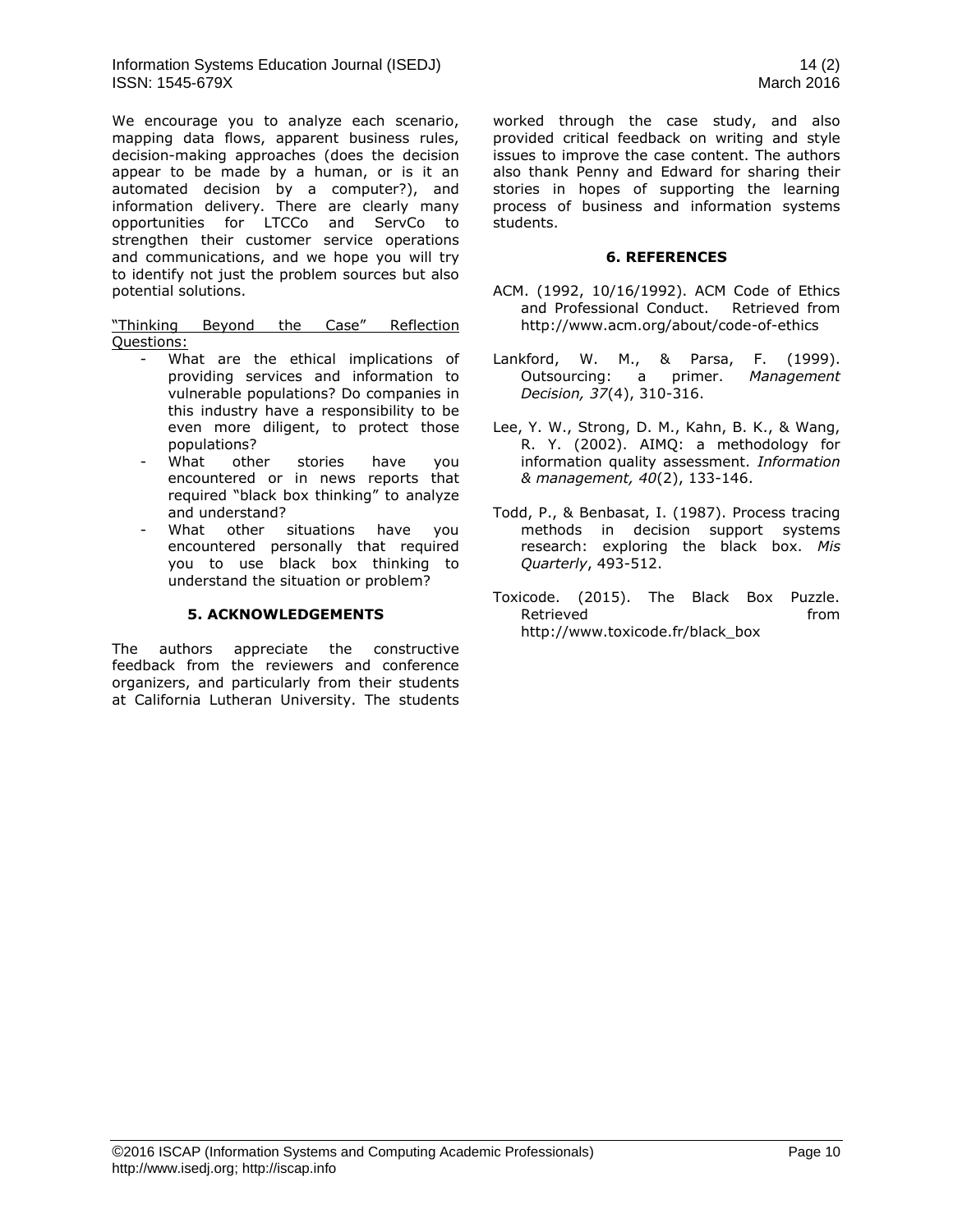# **Appendix**





**Figure 1 - Generalized decision process and information flows**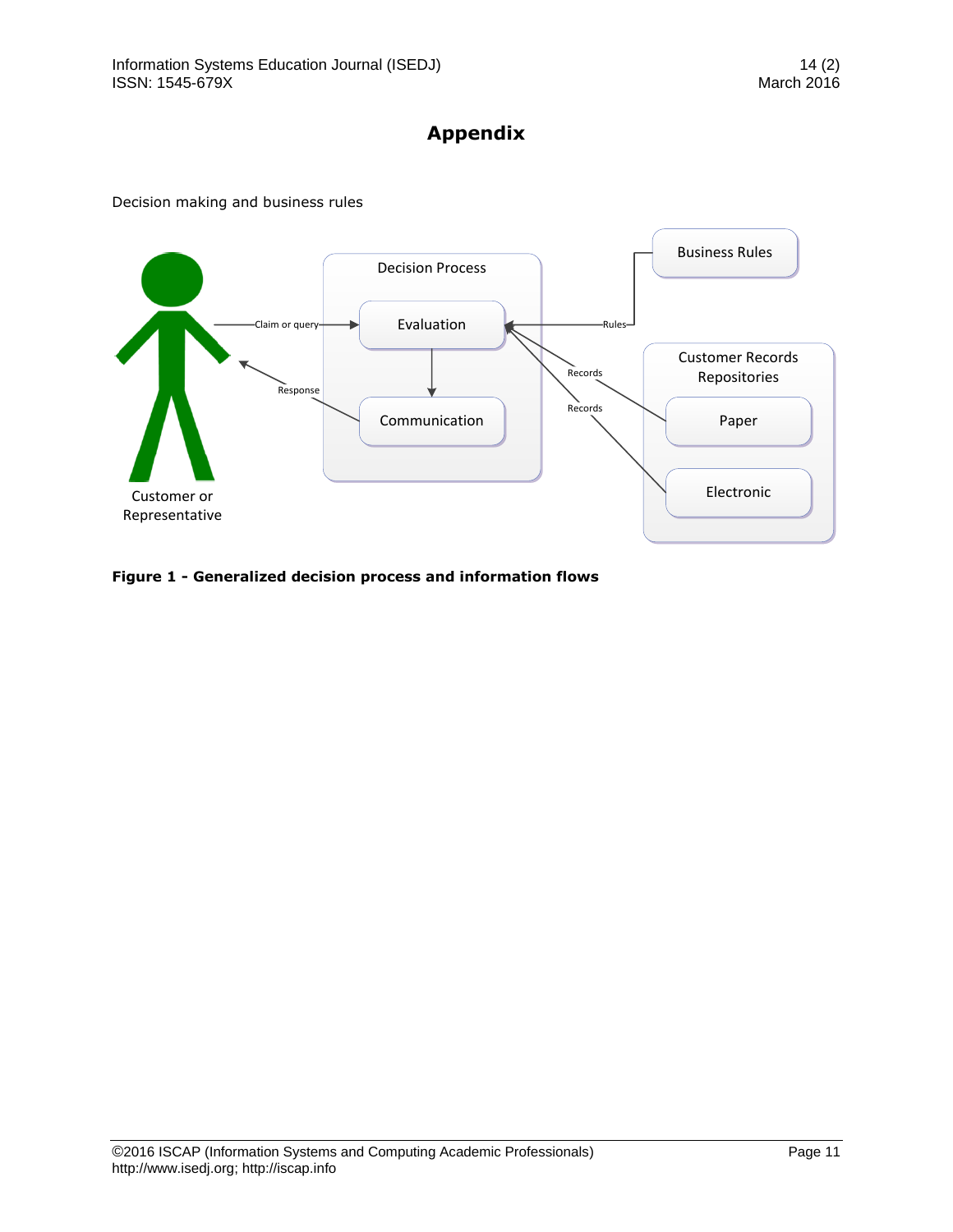Detailed list of events

| Date    | Event                                                                                                                                                                       |
|---------|-----------------------------------------------------------------------------------------------------------------------------------------------------------------------------|
| Nov. 15 | Edward suffers a stroke; initially meets criteria for eligibility for long-term care coverage                                                                               |
| Jan. 15 | First claim submitted - results in requests from LTCCo for facility information                                                                                             |
| Jan. 27 | Second request from LTCCo for facility information - confirmed that facility had previously                                                                                 |
|         | faxed the requested information                                                                                                                                             |
| Feb. 13 | Edward receives initial letter of eligibility for claims, confirming that both his condition and                                                                            |
|         | his facility met the conditions required                                                                                                                                    |
| Feb. 19 | Claims explanation received - "enclosed is your check" and in the same letter, "we need                                                                                     |
|         | more information which you didn't provide, so the claim is closed" - and no check was                                                                                       |
| Apr. 7  | enclosed<br>First actual payment after required 100-day waiting period, including a note indicating that                                                                    |
|         | further premium payments would not be required (i.e., premiums would be waived)                                                                                             |
| Apr. 24 | Bill for premiums sent to Edward - Penny believed they had been suspended as of April 7                                                                                     |
| Apr. 27 | Notice of transfer of servicing to ServCo                                                                                                                                   |
| May 1   | ServCo takes over servicing operations for LTCCo policyholders                                                                                                              |
| June 2  | Edward receives check made out to wrong person with unexplained amount (added                                                                                               |
|         | payments for a previously paid claim)                                                                                                                                       |
| June 9  | ServCo sends premium notice - Edward owes \$4,200 by July 8 or policy will be cancelled                                                                                     |
| June 16 | ServCo sends premium notice - Edward owes \$350 by July 8 or policy will be cancelled;                                                                                      |
|         | Penny is notified for the first time about Power of Attorney issues and faxes in a new Power                                                                                |
|         | of Attorney document and death certificate for Penny's mother.                                                                                                              |
| June 19 | Penny sends check #1, for \$350, to make payment before policy is cancelled, while                                                                                          |
|         | continuing to make calls to understand billing; payment mailed to address on June 16 letter                                                                                 |
| June 20 | ServCo sends premium notice - Edward owes \$700 by July 8 or policy will be cancelled                                                                                       |
| June 25 | ServCo reports they have found the original Power of Attorney document                                                                                                      |
| July 3  | Penny calls to verify payment (check $#1$ ) received; it had not been received, and the check                                                                               |
|         | had not cleared the bank; Penny asks for confirmation of mailing address for payments                                                                                       |
|         | (different, it turns out, from the address on the June 16 letter)<br>Check #2 send on July 3 by overnight mail                                                              |
| July 5  | Edward receives official waiver of premium letter; check #1 is cashed by ServCo and clears                                                                                  |
|         | the bank; Penny issues stop order on check #2 after confirming payment had been received                                                                                    |
| July 6  | Penny calls ServCo to verify waiver of premium status; CSR confirms                                                                                                         |
| July 18 | 1) Edward receives refund for overpayment (refunding check #1)                                                                                                              |
|         | 2) Edward receives premium notice for \$700 due immediately, because check #2 was                                                                                           |
|         | treated as the payment, and check #2 had been stopped by Penny                                                                                                              |
| July 19 | Penny calls ServCo to clarify issues around payment; confirmed that ServCo had issued                                                                                       |
|         | refund for check #1, and accepted check #2 as payment (though this would not clear                                                                                          |
|         | because Penny had stopped it); ServCo agrees to put stop order on its own refund check and                                                                                  |
|         | treat that money as Edward's payment                                                                                                                                        |
| July 26 | ServCo sends new premium notice for \$350; ServCo confirms to Penny by phone that that                                                                                      |
| Ongoing | notice had been created before all the payments issues had been worked out<br>Monthly errors in claims processing - initial claim for each month's service is acknowledged, |
|         | and then, about a week later, acknowledged a second time with a note that this is a                                                                                         |
|         | duplicate claim and will not be processed (even though each claim is only submitted once).                                                                                  |
|         |                                                                                                                                                                             |
|         | Quarterly, ServCo requires that Edward's care provider reassess his disabilities to assess                                                                                  |
|         | ongoing eligibility for long term care claims. Each quarter, the documentation seems to take                                                                                |
|         | multiple deliveries from the care provider to ServCo before ServCo's records are updated.                                                                                   |

### **Table 1 – Detailed List of Events in Edward's Case**